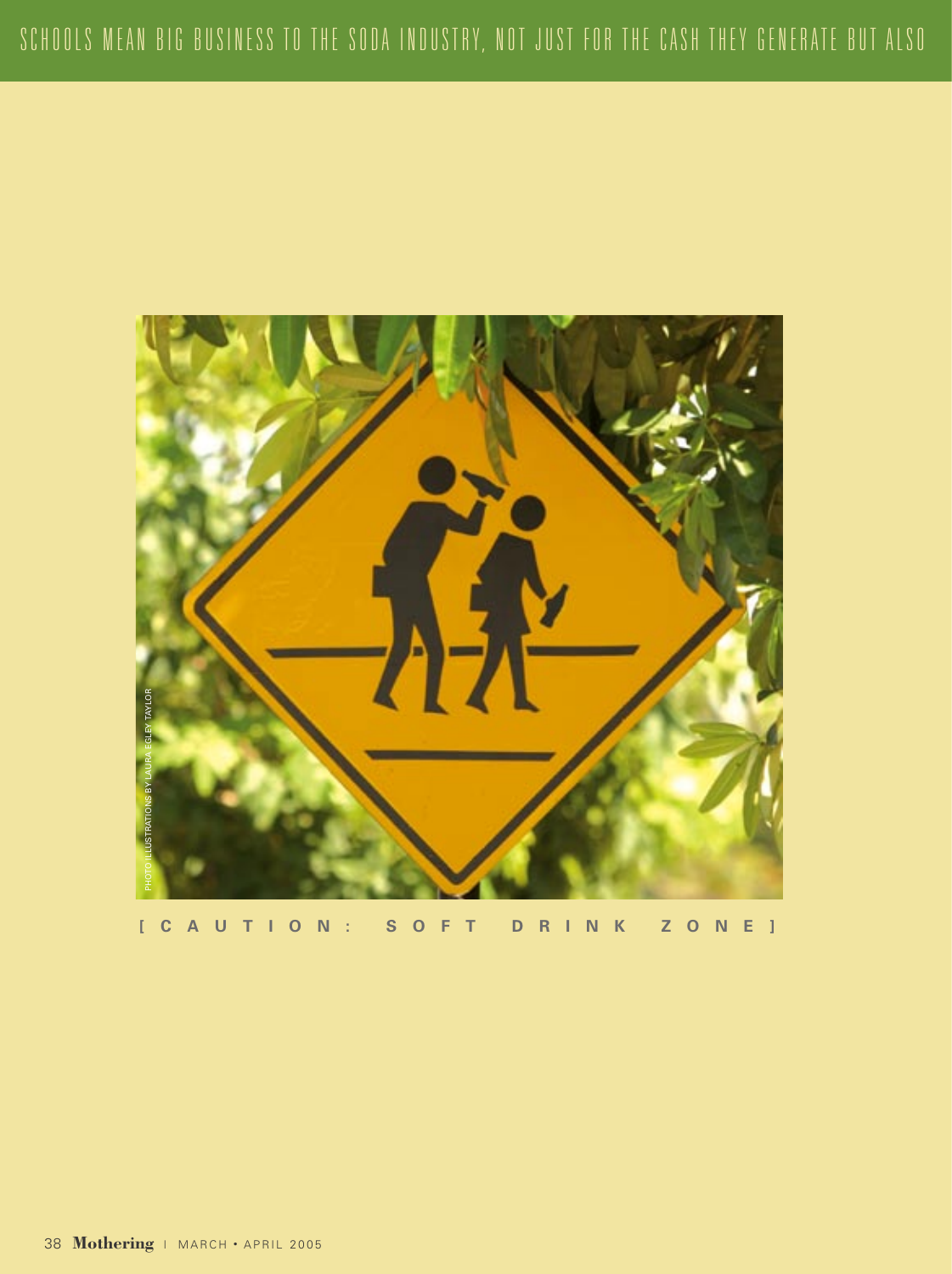# I hirst for

while coke and pepsi rake in the bucks with school vending machines, our children pay the price—with their health.

**B Y M I C H E L E S I M O N**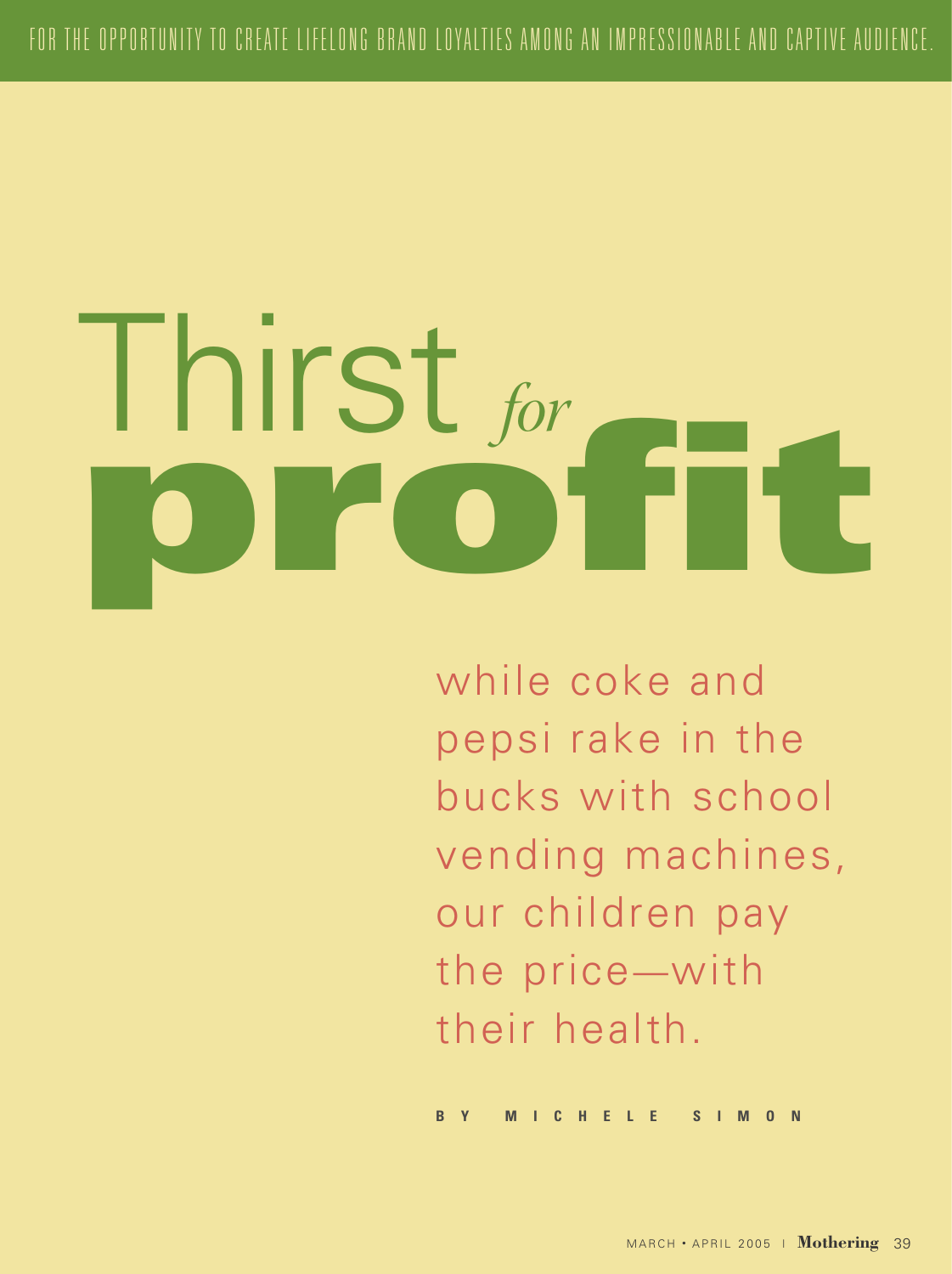hen Maine state representative Sean Faircloth decided to become an advocate for public health, he never expected to be called a "food Nazi" on national s<br>
we depend to be called a "frequencies" by the never expected to be called a "frequencies" of the state of the state of the state of the state of the state of the state of the state of the state of the state of the state

television. Yet within two minutes of appearing on Fox News, the lawmaker was fielding accusations of being both a Nazi and a Communist for daring to defend his state's proposal to place a minimal tax on sodas. That's the kind of tactic that Faircloth and other champions of children's health are facing in heated battles being waged across the country against the mighty food industry.

Readers of *Mothering* well know how the junk-food industry markets its unhealthy products incessantly to children, especially in schools. Over the last two years, increased focus on the dual epidemics of childhood obesity and diabetes has resulted in a groundswell of action. Of particular concern is the out-of-control sale of sodas and other unhealthy beverages in schools. Last year, a survey by the Center for Science in the Public Interest revealed that 74 percent of beverage options and 85 percent of snacks in school vending machines were of poor nutritional quality.<sup>2</sup>

Even the US Senate has taken notice. Last October, Senator Edward Kennedy introduced a bill to require schools that receive federal funds to establish policies to "ban vending machines that sell foods of poor or minimal nutritional value," such as soda, soft drinks, and candy, and to encourage the consumption of water in school.

Not waiting for federal action, parents, teachers, policy makers, and others from Philadelphia to Seattle, from California to Connecticut, are organizing to take back their schools from the clutches of Coke and Pepsi. But as advocates are learning, megacorporations don't go down without a fight—not with so much money at stake. Schools mean big business to the soda industry, not just for the cash they generate but also for the opportunity to create lifelong brand loyalties among an impressionable and captive audience.

At the same time, companies such as Coca-Cola and PepsiCo care enormously about their corporate image and are spending large sums of money on public relations in the wake of increasing criticism. PepsiCo has created an entire website devoted to convincing the public that the company cares about children's health.3 And last June, at the Time/ABC News Summit on Obesity, then-Secretary of Health and Human Services Tommy Thompson sang the praises of Coca-Cola for

ending exclusive contracting in schools. Unfortunately, this image is not quite accurate. While Coca-Cola has developed "Model Guidelines for School Beverage Partnerships" that no longer require exclusivity, the practice continues, thanks in part to lengthy contract terms.<sup>4</sup>

If the nation's top health official can be duped, how can the rest of us know the truth? Sophisticated public relations efforts tell only one side of the story—the side that industry wants you to see. Behind the slick materials and pronouncements of "corporate responsibility" lies a trail of industry tactics designed to undermine efforts at nutrition advocacy. Understanding who the players are and how they operate is critical to leveling a very uneven playing field.

### **E X C L U S I V E C O N T R A C T S : READING THE FINE PRINT**

Exclusive soft-drink vending contracts, also called "pouring rights," bind schools to long-term deals, sometimes for as long as ten years. Often these contracts are signed by principals and districts operating under tremendous financial pressure, so no one bothers to read the fine print. Then, when schools want to sell healthier options, they discover they can't, because they're bound by the contracts' restrictive terms.

This is what happened last year in Albuquerque, New Mexico, where PepsiCo has an exclusive contract with the district's 125 schools. When schools tried to stock other vending machines with milk, PepsiCo sent a letter warning

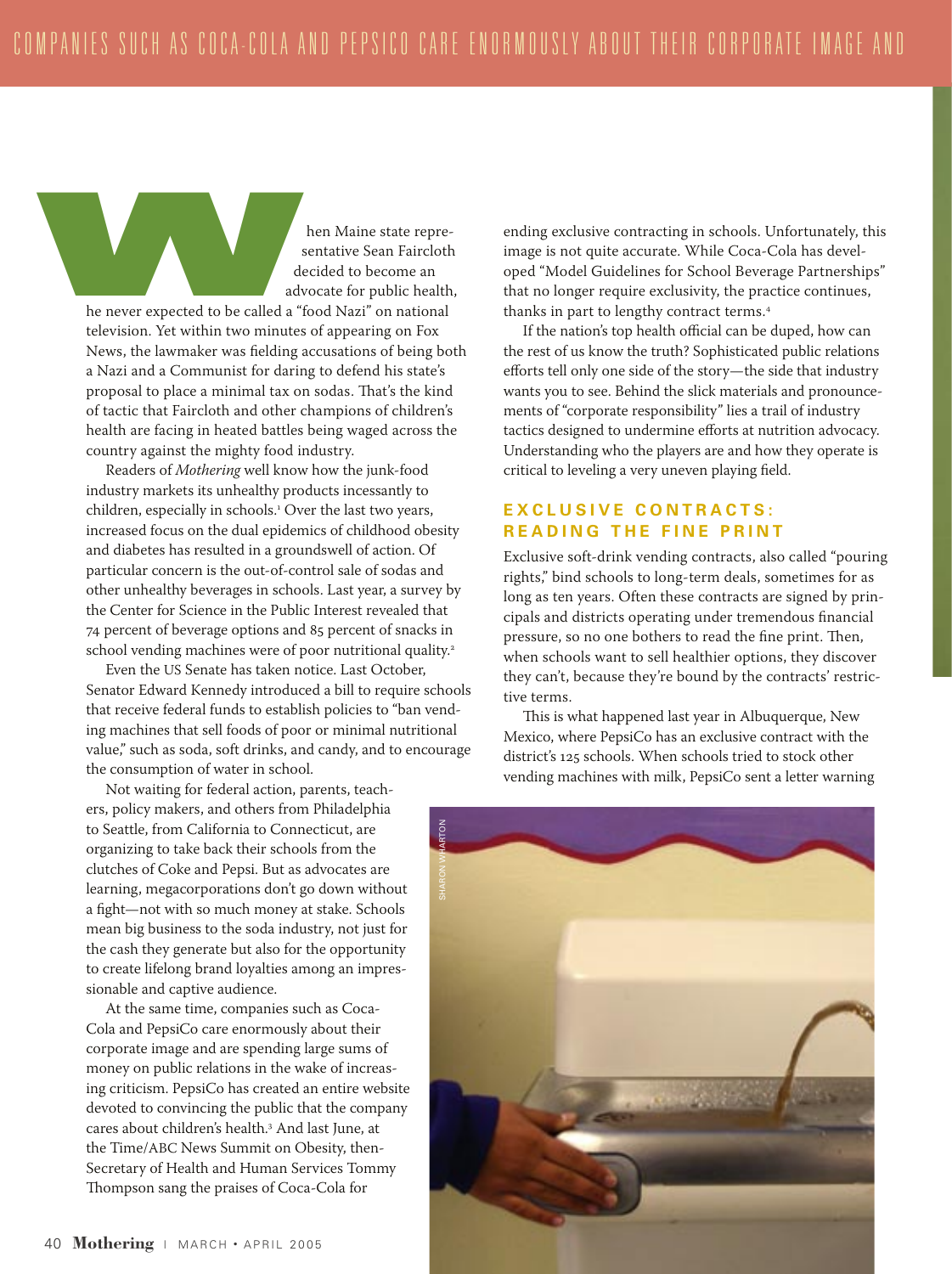# ARE SPENDING LARGE SUMS OF MONEY ON PUBLIC RELATIONS IN THE WAKE OF INCREASING CRITICISM



that they were in violation of the contract. Jennie McCary, a registered dietician with Albuquerque Public Schools, explains: "We scrambled to get ahold of the contract and learned that Pepsi had exclusive rights to vend all beverages throughout the district. I was shocked to learn that the beverage companies have more rights than the schools. I find it unbelievable that the principals, who were trying to improve the beverage options, were treated this way. It was very frustrating."

Many Albuquerque schools rely on the income generated by soda sales—so much so that the principal and assistant principal at one middle school were seen walking around the cafeteria at lunchtime, offering to make change for the students, encouraging them to purchase soda and other beverages from the machines. "And they saw nothing wrong with it, saying the money supported the student activities and that it was a good way to interact with the kids," McCary said. The school advisory council plans to fight the renewal of the contract, which doesn't expire until 2007.

Often, the terms of exclusive contracts are kept confidential. According to Jacqueline Domac, a health teacher at Venice High School in southern California, each school contract in Los Angeles has a confidentiality clause, "so you couldn't find out if someone else got a better deal. We only got \$3,000 cash, while another school in our district got a

\$47,000 sports marquee out of their deal." California now has a sunshine law that prohibits school boards from entering into contracts without a public hearing. Also, in 2003 in Ontario, Canada, a 15-year-old student won a two-year battle to get Coca-Cola and PepsiCo to reveal details of their public school contracts.<sup>5</sup>

### **L O B B Y I N G A G A I N S T SCHOOL NUTRITION POLICY**

Partly in response to the problems caused by exclusive contracts, more and more state legislatures and school districts are attempting to set nutrition guidelines for beverages sold in schools. But the soda industry lobbies hard to fight any restrictions that would affect its bottom line. In many states, soda-industry lobbying has resulted in weakened legislation.

For example, in California, the nonprofit advocacy group California Center for Public Health Advocacy (CCPHA) has been leading the charge to ban sales of sodas in schools. In 2003 that effort was successful for elementary and middle schools, but a compromise was reached to exempt high schools. Most sodas sold in schools are sold at the high school level.

CCPHA's executive director, Harold Goldstein, was happy that he was able to get the policy passed at all. "It's a testament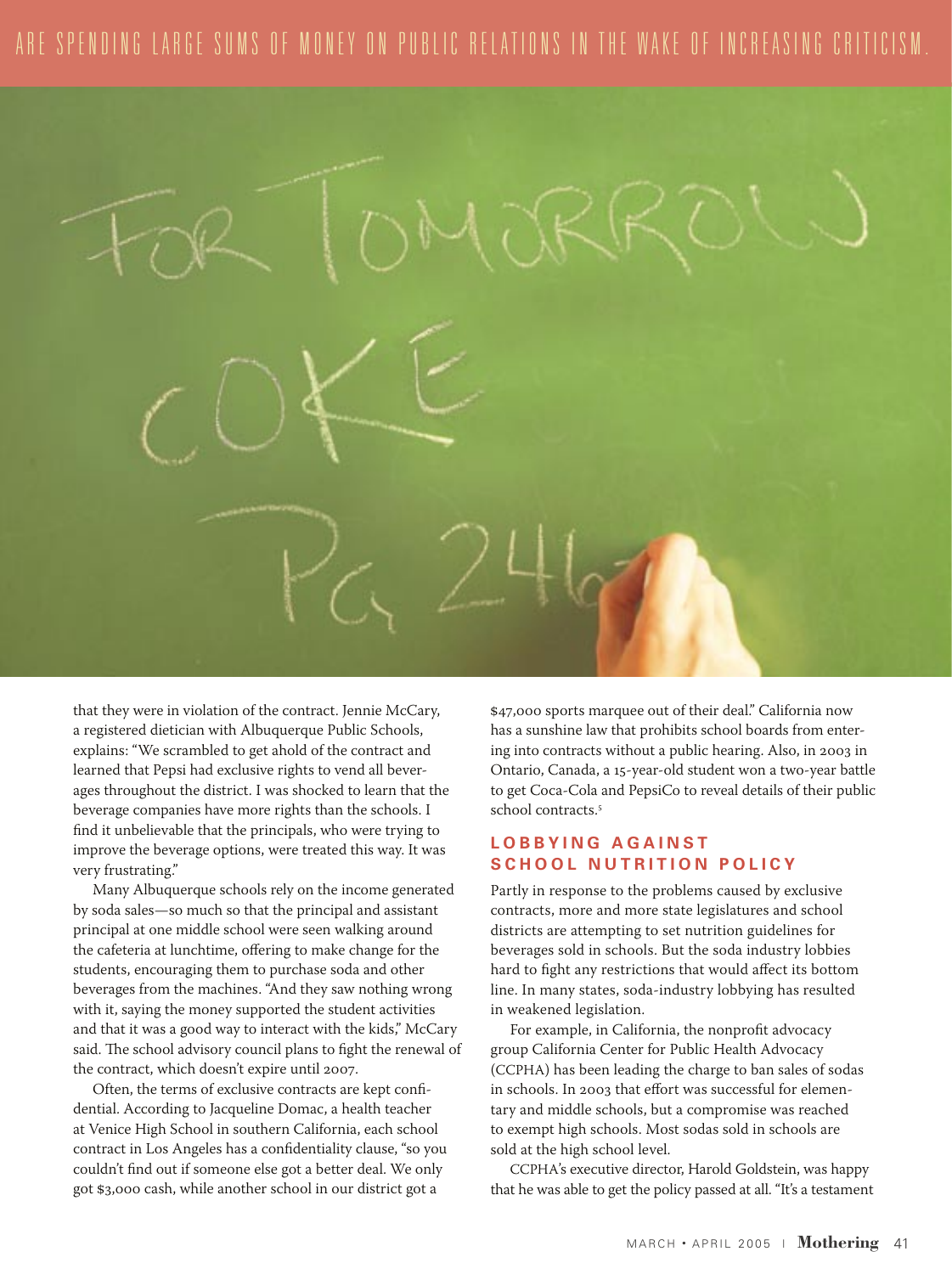

## ON THE FRONT

Operating through front groups is a common tactic of Big Business, and the food industry is no exception. By funneling large sums of money to third parties, individual companies gain greater lobbying power and get others to do their dirty work. Some organizations, such as trade associations, are easy to spot; others hide behind scientific-sounding names, or try to give the impression that they are "grassroots." Here are a few examples:

American Beverage Association Formerly known as the National Soft Drink Association, the ABA represents hundreds of beverage manufacturers and distributors who, along with regional trade associations, have been lobbying hard against state and local efforts to curtail soda sales in schools.

### American Council for Fitness and

**Nutrition** Despite this organization's officialand objective-sounding name, according to its website, the "ACFN was formed by a coalition of food and beverage companies, trade associations and nutrition advocates." One of ACFN's main functions is to act as a cheerleader for its members, which include Coca-Cola and PepsiCo. See ACFN's website article touting Coca-Cola's "Model Guidelines for School Beverage Partnerships" and PepsiCo's "Health Is Power" initiative as "taking action to address consumer health and wellness needs" (www.acfn.org/takingindustry).

Center for Consumer Freedom Despite its populist name, the CCF does not represent consumers at all. Rather, it's a lobbying front for the restaurant, food, beverage, and alcohol industries. Employing attackdog tactics, the CCF consistently portrays nutrition-policy advocates as the "food police," as it did on the Fox News Channel, appearing opposite Maine state representative Sean Faircloth. See, for example, CCF's article "The Maine Problem: Food Cops Run Amok" (www.consumerfreedom.com/news\_ detail.cfm?headline=2627).

Grocery Manufacturers of America The GMA "is the world's largest association of food, beverage, and consumer product companies." Its 140 members consist of major food manufacturers, such as General Mills, ConAgra, Mars, and PepsiCo. The GMA is on record as opposing virtually every state bill that would restrict the sale of junk food or soda in schools, in addition to other nutrition policies (www. gmabrands.com).

 $-$ **MICHELE SIMON** 

to the growing movement for policy change in California that we were able to go up against a major industry and win, to protect the youngest and most vulnerable children," he said. "That the beverage industry has conceded elementary and middle schools is a sign that schools all across the country should at least get soda bans at these levels. If it can be done in California, it can be done anywhere in the country."

Jacqueline Domac, who helped get both soda and junk food banned throughout the Los Angeles Unified School District, is troubled by the weakened legislation. "I find it quite interesting that we only care about kids until the eighth grade, and suddenly, in high school, their health is insignificant. As a high school teacher, how do I explain to my students that they are just not important to lawmakers?" Why is exempting high schools so critical to industry? Domac says it's all about brand loyalty. "It's during the high school years that kids form lifestyle habits that stay with them for the rest of their lives. That's when a student decides between Coke and Pepsi, and that lasts for a lifetime."

The bill's author, California state senator Deborah Ortiz, says she was very disappointed with the compromise, but "the food and beverage industries are extremely powerful." Ortiz has come under personal attack by the industry front group the Center for Consumer Freedom for her nutrition advocacy efforts. "Their tactics are horrific," she said; "their strategy is to attack the individual to discredit them. And this can get very ugly."

While CCPHA's Harold Goldstein expected a fight from the soda industry, the group whose opposition most surprised him was the California School Food Service Association (CSFSA). "They have been strongly and actively opposed to every effort in California to improve the quality of food and beverages sold in schools. That is shocking to us—that nutritionists and food providers are so invested in continuing to sell unhealthy products just to make money," he said.

In another example of diluted policy making, the state of Washington tried to pass legislation that would have banned selling junk food and soda in schools. But according to Seattle School Board member Brita Butler-Wall, after 7 revisions, the bill had been significantly watered down: "It's pretty weak. It just requires that by the fall of 2005, all schools have some sort of policy around junk food and soda." Did the soda industry influence the outcome? "All I know is, just a few days after we sat down with our state senator to talk about it, Coca-Cola sent two representatives to meet with her. That certainly didn't help matters," she said.

The same story was repeated last year in Connecticut, where advocates attempted to set nutrition guidelines on food and beverages but ended up with a gutted law. According to Lucy Nolan, executive director of End Hunger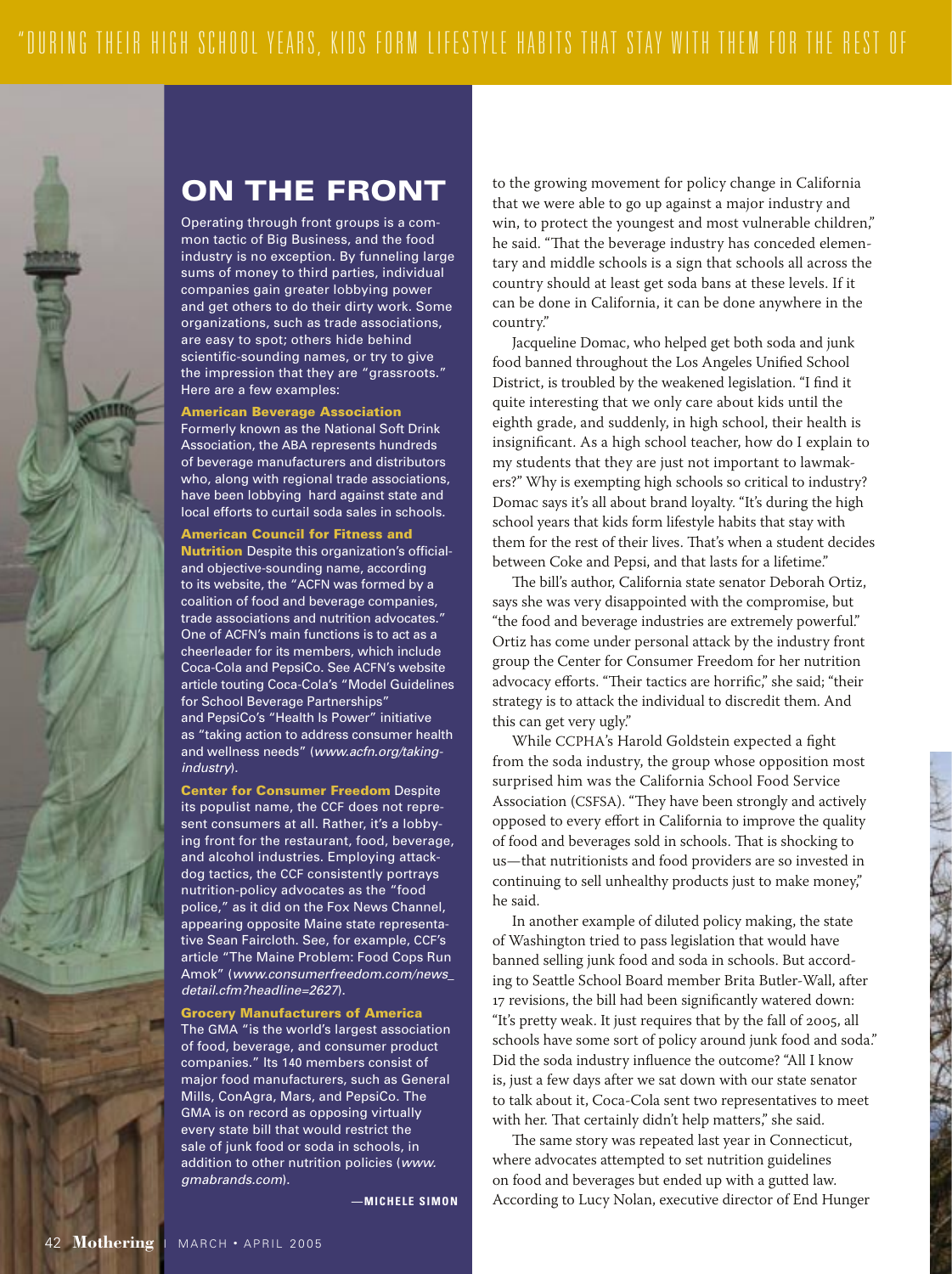Connecticut, "Pepsi just worked that bill to death. We thought we had really good votes on it, but then we just watched the count go down. I was surprised at how hard the soda companies really went after it."

And at the Summit on Obesity last year, Charlie Brown, state representative from Indiana and chairman of that state's Public Health Committee, asked Secretary Thompson why, if Coca-Cola was so responsible, it had sent a team of five lobbyists, including a regional vice president, to defeat his bill to restrict soda sales in schools. Thompson promised that if this happened again, he would personally intervene. However, Thompson resigned before that promise could be fulfilled.

### **RHETORIC AND SPIN: COUNTERING THE ARGUMENTS**

An important aspect of taking on the powerful food and beverage industries is to anticipate their arguments and be ready to counter them. Often, how an issue is framed can determine who wins the battle.

The industry's main argument is that "It's the couch, not the can." In other words, the problem of childhood obesity is all about a lack of physical activity, not about eating too many unhealthy products. While public health advocates don't claim that food and beverage consumption is the problem's only cause, industry argues that physical inactivity is the only cause. But weight control is a matter



of balancing calories in with calories out. As Harold Goldstein points out, "One 20-ounce soda has 17 teaspoons of sugar, for a whopping 250 empty calories. A kid who drinks one soda a day for a week would need to bicycle for 4 hours and 20 minutes just to burn off the calories from the soda."

The soda industry is also fond of evoking all-American values such as "freedom" and "choice." According to Kari Biorhus, Coca-Cola's director of health and nutrition communications, the company "offers a wide variety of beverage choices, and it's up to the school to decide which beverages they want to offer their students."6

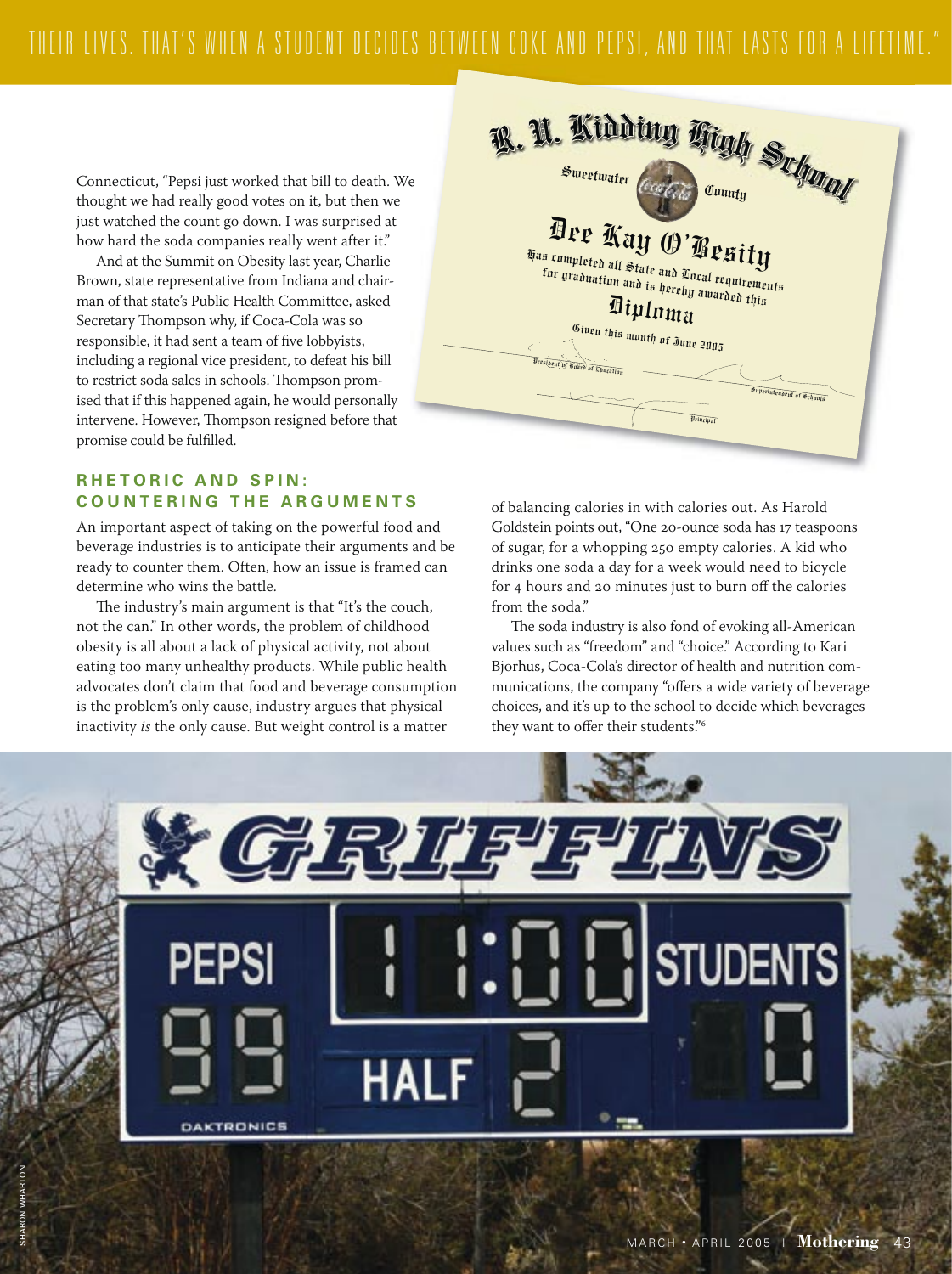The freedom-of-choice argument—that high school students should be able to choose what they drink—was made in California. But Michael Butler, legislative advocate for the California State PTA, says that it's not a valid argument. "I can understand students making healthy choices," he said. "But we don't put cigarette vending machines in high schools to allow students to have a 'choice.' "

Maine representative Sean Faircloth is turning the tables on industry's rhetoric of freedom. He's calling for "freedom from commercialization of public schools" by having schools offer healthy choices in vending machines. "I find the concern over freedom of choice amusing. Yes, we definitely do have a freedom of choice problem—you can't get the healthy stuff! By improving the options in vending machines, the school would be creating a small island of opportunity for healthy choices. Trust me, as soon as kids leave the school grounds, they will be flooded with corporate advertising. We should start with the premise that schools should not be designed to create branding opportunities."

Another common argument against creating a statewide nutrition policy is that schools should have "local control." This justification is made by Coca-Cola's Bjorhus: "A lot of people feel very strongly about local control—for parents and local school administrators to have the flexibility to make decisions that are right for them." Yet in California, even local-control proponents such as the Association of California School Administrators (ACSA) are in support of statewide standards so on whose behalf, exactly, is Coca-Cola arguing?

"Local control is a premium," says Brett McFadden, legislative advocate for the ACSA. He admits that it took some time for his members to come around to supporting



state guidelines, but they eventually realized that childhood obesity was too important a problem. "When there is a broader statewide interest in establishing policy, then the state has both a responsibility and the obligation to set forth that policy," he said. Michael Butler agrees, saying that "the California State PTA believes in local control when it serves the best interest of all children and youth, not when it serves to accelerate the sales of carbonated beverages."

### **S U C C E S S S T O R Y I N P H I L A D E L P H I A**

Last January, the Philadelphia Coalition for Healthy Children brought about an end to exclusive contracting in Philadelphia schools and banned sodas altogether. The policy, one of the toughest in the country, requires that only 100 percent fruit juice, milk, and water be sold. According to John Weidman, senior associate with the Food Trust, a leader of the Philadelphia Coalition, the soda industry attempted to undermine the effort by sending two scientific experts to testify against the policy. "Both had done obesity studies that were funded by the National Soft Drink Association," he said. But in the end, even industry spin couldn't trump children's health. Weidman attributes his success to three things: media attention, coalition building, and momentum from other cities, such as Los Angeles and New York. And he's hopeful for the future: "I think we're seeing a domino effect happening now. Soon, selling sodas in schools will be a thing of the past."

### **NOTES**

1. Gary Ruskin, "The Fast Food Trap: How Commercialism Creates

Overweight Children," Mothering no. 121 (November–December 2003): 34–44. 2. Center for Science in the Public Interest, "Dispensing Junk: How School Vending Undermines Efforts to Feed Children Well," http://cspinet.org/new/ pdf/dispensing\_junk.pdf (May 2004).

3. See PepsiCo's www.healthispower.net

4. "Model Guidelines for School Beverage Partnerships," www2.coca-cola. com/ourcompany/hal\_school\_beverage\_guidelines.pdf

5. Sarah Schmidt, "Aurora Boy Forces Cola Deals into Open: Ontario Agency Tells School Boards to Disclose Contracts," National Post (12 November 2003).

6. From the author's interview with Kari Bjorhus, Coca-Cola's director of health and nutrition communications.

### **FOR MORE INFORMATION**

California Center for Public Health Advocacy, www.publichealthadvocacy.org Center for Informed Food Choices, www.informedeating.org

Commercial Alert, www.commercialalert.org

Los Angeles Unified School District's nutrition policy, www.nojunkfood.org

*Michele Simon, JD, MPH, is a public health lawyer and founder and director of the Center for Informed Food Choices, a nonprofit organization based in Oakland, California, that educates about the politics of food. She is currently writing a book on food-industry lobbying and welcomes your stories.*